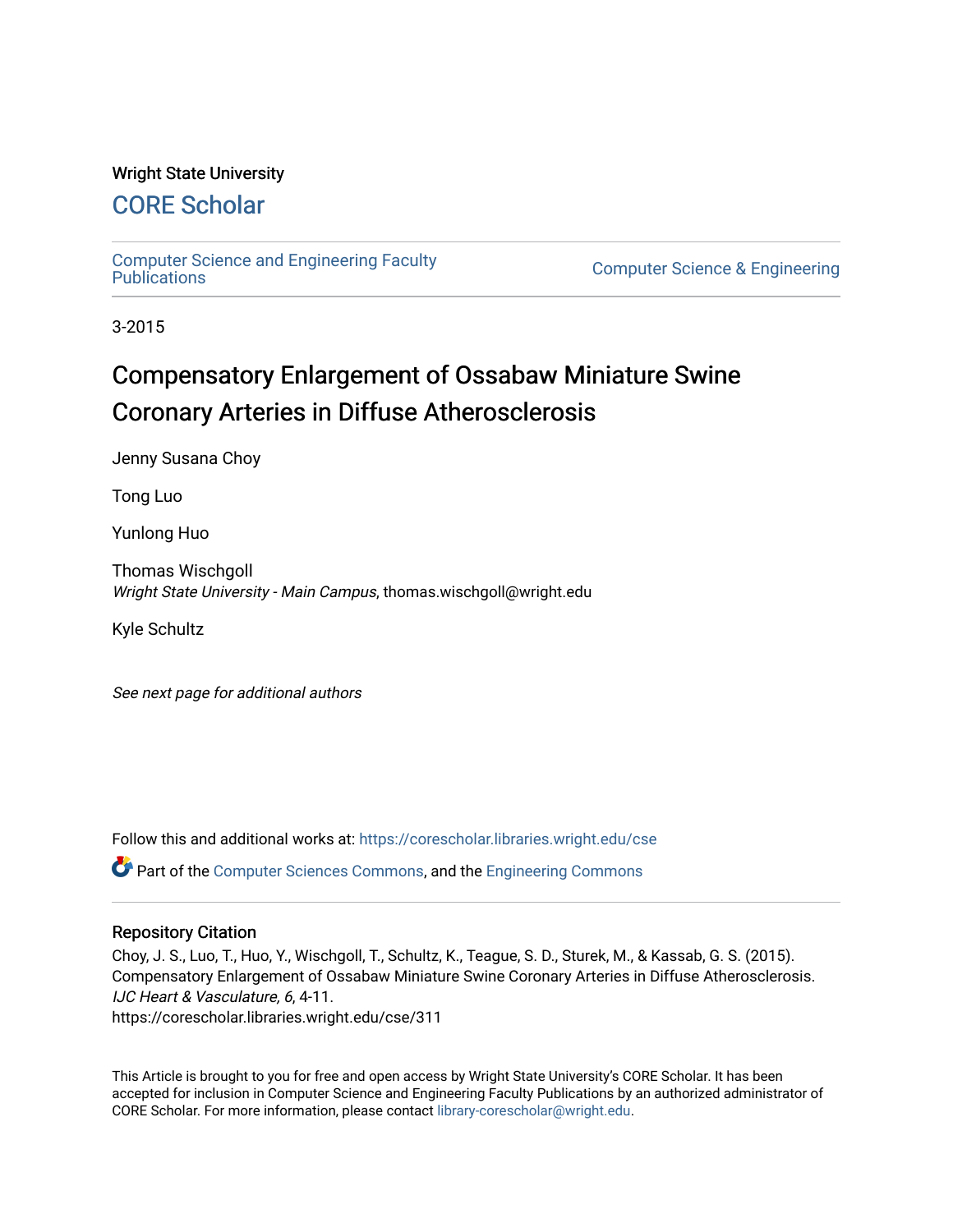## Authors

Jenny Susana Choy, Tong Luo, Yunlong Huo, Thomas Wischgoll, Kyle Schultz, Shawn D. Teague, Michael Sturek, and Ghassan S. Kassab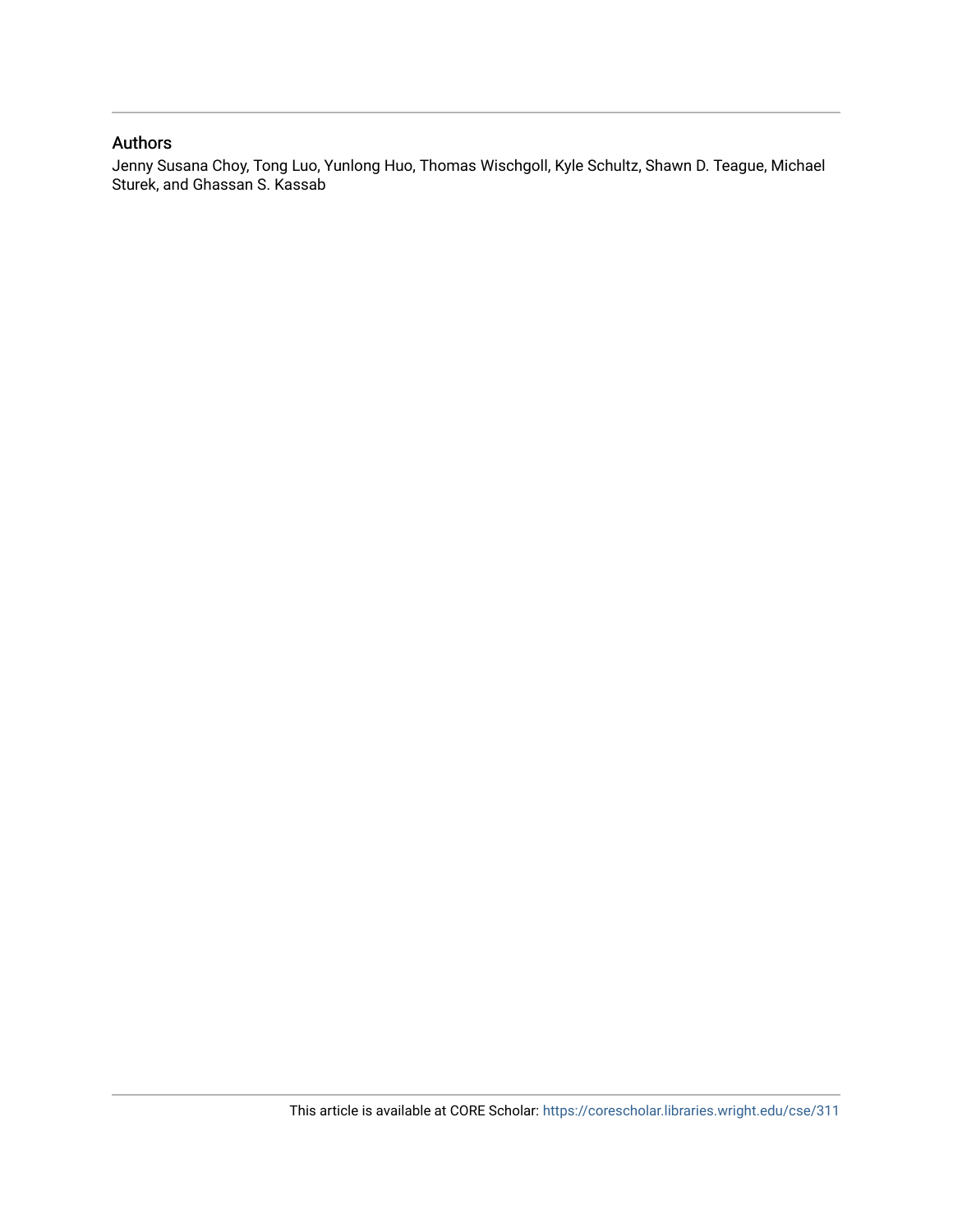Contents lists available at ScienceDirect

# IJC Heart & Vasculature



journal homepage: http://www.journals.elsevier.com/ijc-heart-and-vasculature

# Compensatory enlargement of Ossabaw miniature swine coronary arteries in diffuse atherosclerosis



Jenny S. Choy <sup>a</sup>, Tong Luo <sup>a</sup>, Yunlong Huo <sup>a</sup>, Thomas Wischgoll <sup>b</sup>, Kyle Schultz <sup>c</sup>, Shawn D. Teague <sup>d</sup>, Michael Sturek<sup>c</sup>, Ghassan S. Kassab a,c,e,\*

a Department of Biomedical Engineering, Indiana University Purdue University Indianapolis, Indianapolis, IN, United States

b Department of Computer Science and Engineering, Wright State University, Dayton, OH, United States

 $c$  Department of Cellular and Integrative Physiology, Indiana University, Indianapolis, IN, United States

<sup>d</sup> Department of Radiology, Indiana University, Indianapolis, IN, United States

<sup>e</sup> Department of Surgery, Indiana University, Indianapolis, IN, United States

#### article info abstract

Article history: Received 3 September 2014 Received in revised form 9 November 2014 Accepted 25 November 2014 Available online 3 December 2014

Keywords: Diffuse coronary artery disease Positive remodeling Glagov phenomenon FFR Percent stenosis

Studies in human and non-human primates have confirmed the compensatory enlargement or positive remodeling (Glagov phenomenon) of coronary vessels in the presence of focal stenosis. To our knowledge, this is the first study to document arterial enlargement in a metabolic syndrome animal model with diffuse coronary artery disease (DCAD) in the absence of severe focal stenosis. Two different groups of Ossabaw miniature pigs were fed a high fat atherogenic diet for 4 months (Group I) and 12 months (Group II), respectively. Group I (6 pigs) underwent contrast enhanced computed tomographic angiography (CCTA) and intravascular ultrasound (IVUS) at baseline and after 4 months of high fat diet, whereas Group II (7 pigs) underwent only IVUS at 12 months of high fat diet. IVUS measurements of the left anterior descending (LAD), left circumflex (LCX) and right coronary (RCA) arteries in Group I showed an average increase in their lumen cross-sectional areas (CSA) of 25.8%, 11.4%, and 43.4%, respectively, as compared to baseline. The lumen CSA values of LAD in Group II were found to be between the baseline and 4 month values in Group I. IVUS and CCTA measurements showed a similar trend and positive correlation. Fractional flow reserve (FFR) was 0.91  $\pm$  0.07 at baseline and 0.93  $\pm$ 0.05 at 4 months with only 2.2%, 1.6% and 1% stenosis in the LAD, LCX and RCA, respectively. The relation between percent stenosis and lumen CSA shows a classical Glagov phenomenon in this animal model of DCAD. © 2014 The Authors. Published by Elsevier Ireland Ltd. This is an open access article under the CC BY-NC-ND license

(http://creativecommons.org/licenses/by-nc-nd/3.0/).

#### 1. Introduction

Post-mortem and in vivo studies suggest that coronary artery diameter increases as a consequence of atherosclerosis [1–7]. This phenomenon, also known as the Glagov phenomenon, is characterized by an outward enlargement of the vessel wall (positive remodeling) without compromise of the lumen area during the early stages of atherosclerosis [2]. It has also been reported [2] that the capacity for compensatory positive remodeling ceases when the plaque occupies approximately 40% of the potential lumen area. The phenomenon was described in a histological autopsy study twenty five years ago [2] and has since been demonstrated in vivo in humans using intravascular ultrasound (IVUS) [1,3,5,7, 8], epicardial echocardiogram [4], and contrast enhanced computed tomographic angiography (CCTA) [6].

It is generally accepted that coronary atherosclerosis is a geometrically focal and eccentric disease [9], and that coronary lesions evolve in an independent manner [10]. Hemodynamic forces regulate vascular structure, as well as influence the development of atherosclerosis and other pathologies [11–13]. Several studies [11–14] on wall shear stress (WSS) have provided new insights into the contribution of the endothelium to the development of coronary artery disease and vascular remodeling.

The purpose of this atherosclerosis progression study was to assess the presence of coronary arterial enlargement during the early stages of the disease in a metabolic syndrome Ossabaw swine model known to develop both diffuse and focal coronary artery disease [15].

#### 2. Methods

#### 2.1. Animal model and study design

All animal experiments were performed in accordance with national and local ethical guidelines, including the Principles of Laboratory Animal Care, the Guide for the Care and Use of Laboratory Animals [16] and the National Association for Biomedical Research [17], and an

<sup>⁎</sup> Corresponding author at: The California Medical Innovations Institute, 11107 Roselle St, San Diego, CA 92121, United States. Tel.: +1 858 249 7418; fax: +1 858 249 7419. E-mail address: gkassab@calmi2.org (G.S. Kassab).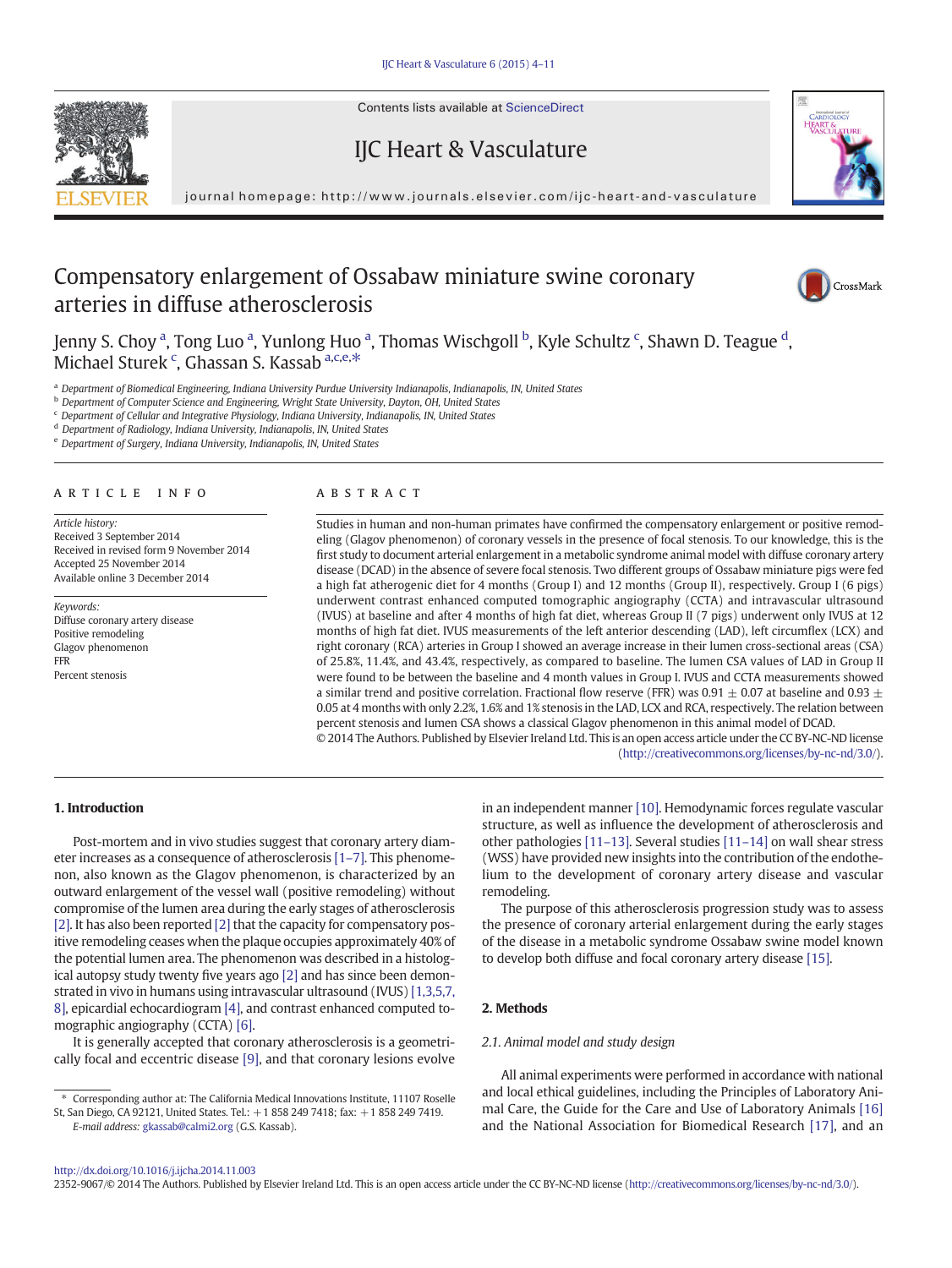approved Indiana University Purdue University Indianapolis IACUC protocol regarding the use of animals in research.

Thirteen 9-month-old Ossabaw miniature pigs of either sex were divided into 2 groups. The Ossabaw body weight at baseline was 41.7  $\pm$ 1.9 kg, 74.2  $\pm$  4.3 kg at 4 months, and 116.8  $\pm$  8.6 kg after 12 months of high fat atherogenic diet [18]. The diet was composed of 6% to 8% kcal from proteins, 19% kcal from complex carbohydrates, and 46% to 75% kcal from hydrogenated soy bean oil (predominantly trans fatty acids), and 2% cholesterol and 0.7% cholate by weight [18]. Six Ossabaw pigs (Group I) were fed 3200 kcal daily for 4 months, and seven Ossabaw pigs (Group II) were fed the same diet for 12 months, until they were euthanized. Five 4-month-old body weight-matched Yorkshire domestic pigs (Group III), of either sex, that were fed with a lean diet for 4 months were used as the control group because Ossabaw miniature pigs do not grow when fed a lean diet [19]. The pigs were housed and fed in individual pens and had ad libitum access to water. A room temperature of 68–72 °F and humidity of 30% to 70% were maintained.

At a scheduled time, the pigs were fasted overnight. Surgical anesthesia was induced with TKX (telazol 10 mg/kg, ketamine 5 mg/kg, xylazine 5 mg/kg) and maintained with isoflurane 2–4%. Ventilation with 100%  $O<sub>2</sub>$  was provided with a respirator and maintained PCO<sub>2</sub> at approximately 35 mmHg. Electrocardiographic (ECG) leads were attached to the swine limbs. Body temperature was kept at 37.5 °C–38 °C and pH at 7.4  $\pm$  0.1.

#### 2.2. Imaging procedures

- Contrast enhanced computed tomographic angiography (CCTA) CCTA is a clinically used modality that allows the identification of coronary lesions with excellent accuracy. CCTA scans were obtained by a cardiovascular radiologist at baseline and at 4 months (Group I) on a 64 detector computed tomography system (Philips Brilliance 64, Cleveland, OH). Images were acquired with a slice thickness of 0.625 mm and a reconstruction interval of 0.3 mm. The rotation time was 0.4 s with a pitch of 0.2, 120 kVp, and 1050 mAs. A XCB filter was used for reconstructions. The images were reconstructed at 5%, 15%, 25% … 75%, 85% and 95% of the R–R interval. The scan was performed during end-inspiratory breath-hold using retrospective ECGgating. Intravenous lidocaine hydrochloride (60 μg/kg/min) and metoprolol (5 mg every minute up to a maximum dose of 25 mg) were administered to maintain the heart rate below 60 beats per minute. An intravenous injection of nitroglycerin (1.5 mg) was slowly administered to cause coronary vasodilation. Coronary arterial image acquisition was performed using 60–80 mL (3.5 to 5 mL/s) of intravenous contrast material (Isovue-370) followed by 100 mL of normal saline flush.
- CCTA imaging analysis

Image segmentation of CT data was used to extract the main trunks of the LAD, LCX and RCA by a previously validated algorithm developed by our group [20]. The segmentation data contained the central line coordinate and diameter. Since some of the image segmentation required manual operation on the more complex structures, preprocessing and post-processing were introduced to reduce the manual load and to improve the accuracy. These processes included simple segmentation of surrounding regions and 3-D edit of visualized objects. The segmented vessels were binarized and then processed by isosurface rendering. Once the 3-D visualization functions were completed in Matlab, the vessel surface was represented by triangle mesh and saved as STL files. MeshLab [21] was used to view the 3-D coronary tree and refine the structure. The list of faces and vertices in the STL file was then converted into typical patch structures to provide the spatial connectedness in terms of faces and vertices, where faces were the index of three vertices in one triangle, and vertices were the X, Y, Z coordinate of each vertex.

The lumen cross-sectional area (CSA) was determined by computation of the intersection of a plane with the vessel surface. The surface was defined by a set of vertices connected by faces forming the surface. The intersection plane was defined by a point and a normal vector. The point lied on the central line and the normal vector pointed to the direction of a pair of continuous points along the central line. The lumen CSA was obtained by calculating intersection segments of triangle patches of the vessel surface with the plane. All calculated segments were linked to each other to form a continuous intersection region. The lumen CSA measurements included in the analysis were taken every 5 mm along the length of the coronary vessels, starting at the ostium, once the entire vessel was reconstructed. Anatomical landmarks such as vessel branches were used to overlap the position of each section to the position determined by IVUS.

• Intravascular ultrasound (IVUS)

IVUS is a catheter-based technique that provides tomographic images perpendicular to the length of the coronary arteries. It provides important information regarding plaque composition and distribution. IVUS also provides vessel and lumen diameters that are fundamental in the evaluation of a coronary lesion. Coronary angiography and IVUS imaging were performed by a trained physician following standard procedures of clinical practice at baseline and at 4 months (Group I), and at 12 months (Group II). The femoral artery was cannulated with a 7 Fr introducer sheath and after full anticoagulation with heparin (100 IU/kg), a 6 Fr guiding catheter (Mach 1, HS SH, Boston Scientific, MA) was advanced over a 0.035″ guide wire into the selected coronary artery (LAD, LCX and RCA). The animals received 200 μg of intracoronary nitroglycerin before advancing the IVUS catheter. A 3.6 Fr, 40-MHz coronary imaging catheter (Atlantis SR Pro, Boston Scientific, MA) was advanced over a 0.014″ guide wire and positioned in the lumen of the distal portion of the artery where the vessel had a diameter of approximately 1.5 mm. An automatic and continuous pullback (0.5 mm/s) was performed from the distal position to the proximal portion, allowing visualization of the entire length of the coronary artery. IVUS images were recorded on S-VHS videotape, digitized and analyzed off-line using NIS-Elements AR 3.2 software (Nikon, Japan).

• IVUS imaging analysis

Still pictures from the digitized images were taken every 5 mm along the length of the coronary arteries starting at the ostium. The position along the vessel was normalized with respect to the total length, and the results were expressed in terms of the fractional longitudinal position, ranging from 0 (most proximal, at inlet of coronary artery) to 1 (vessel diameter of about 1.5 mm). The same normalization process was applied to the CCTA images to make sure that the same vessel length was used for the analysis of both IVUS and CCTA images. IVUS landmarks such as side branches were used in matching the sites of the baseline and 4 month images, and to overlap the sections measured with IVUS to the sections measured with CCTA. Frames during the diastolic phase of the cardiac cycle were used for measurements. Using the NIS-Elements software a calibration was performed by measuring 1-mm grid marks encoded in the IVUS image. Manual planimetry was used to trace the leading edges of the luminal border. The lumen CSA and the diameter of each segment were calculated.

• Hemodynamic studies

Immediately after IVUS imaging, a 0.014″ pressure/flow (combo) guide wire (Volcano Corporation, Rancho Cordova, CA) was calibrated and introduced into the guiding catheter. The wire was advanced up to the tip of the guiding catheter, where the pressure measured through the guiding catheter was verified to be equal to the pressure measured by the combo wire. The combo wire was then advanced into the coronary artery and intracoronary adenosine (120 μg) was administered to achieve steady-state hyperemia. Fractional Flow Reserve (FFR) was measured during maximal hyperemia. Recordings were taken at the distal, middle and proximal portions of the coronary arteries. A FFR value of  $\leq$  0.80 was considered flow limiting.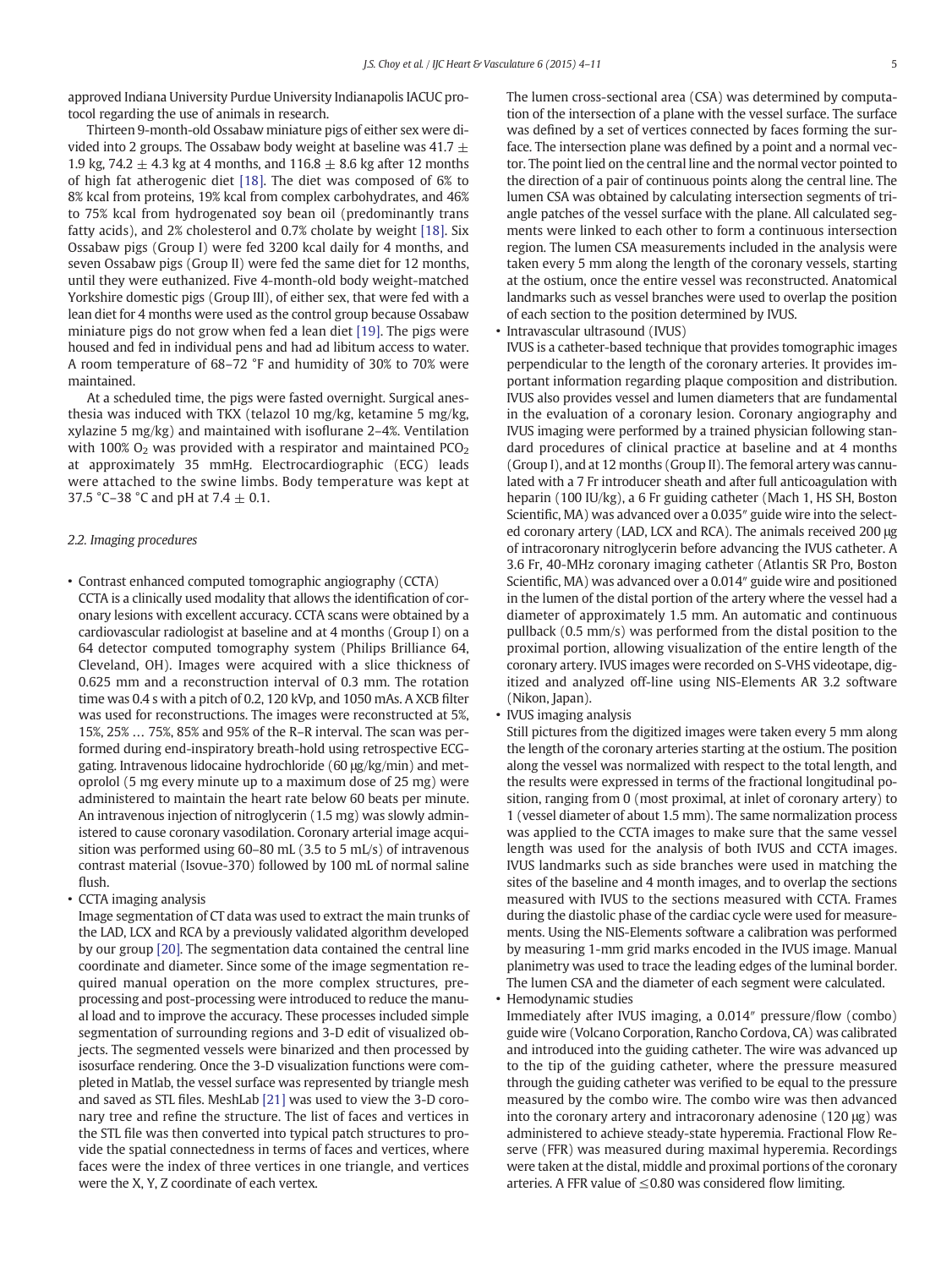#### 2.3. Statistical analysis

The data were expressed as means  $\pm$  1SD. Statistical significance of the results was assessed using SigmaStat software (Systat Software, Point Richmond, CA). The differences were evaluated with student's t-test or two-way ANOVA, where appropriate. The Siegel–Tukey test (non-parametric test) was also used to confirm the statistical analysis.  $p < 0.05$  was considered statistically significant.

#### 3. Results

The lumen CSA data in Group I correspond to measurements performed at the beginning of the study (before the atherogenic diet was initiated, i.e., baseline) and after 4 months of atherogenic diet in the same animals for LAD, LCX and RCA. When the baseline IVUS measurements were compared to the 4 month measurements there was an average (over the length of the vessel; LAD 70  $\pm$  3.73 mm, LCX



Fig. 1. A) IVUS lumen CSA of LAD artery of Ossabaw pigs at baseline, 4 months and 12 months of atherogenic diet. B) IVUS lumen CSA of LCX of Ossabaw pigs at baseline and 4 months of atherogenic diet. C) IVUS lumen CSA of RCA of Ossabaw pigs at baseline and 4 months of atherogenic diet. The data is expressed as mean  $\pm$  1SD.

51.3  $\pm$  3.21 mm, and RCA 86.3  $\pm$  4.63 mm) increase in the lumen area from 5.8  $\pm$  2.2 mm<sup>2</sup> to 7.2  $\pm$  2.3 mm<sup>2</sup> (p = 0.006) in the LAD (Fig. 1A), from 4.1  $\pm$  1.0 mm<sup>2</sup> to 4.5  $\pm$  1.0 mm<sup>2</sup> (p = 0.21) in the LCX (Fig. 1B), and from 5.5  $\pm$  0.7 mm<sup>2</sup> to 7.9  $\pm$  1.1 mm<sup>2</sup> (p = 4.05E-09) in the RCA (Fig. 1C).

The lumen area of the LAD artery at baseline and at 4 months (Group I) was compared to the lumen area of the LAD from the animals on atherogenic diet for 12 months (Group II). The CSA values at 12 months were 11.8% smaller when compared to the 4 months lumen area (6.3  $\pm$  1.5 mm<sup>2</sup> vs. 7.2  $\pm$  2.3 mm<sup>2</sup>, p = 0.22, Fig. 1A) probably due to the higher percent stenosis (0 to 61.3%) at 12 months.

The lumen area of the LAD and RCA arteries (the two main coronaries that showed the most significant positive remodeling) from Group I at 4 months was compared to the lumen area of Group III. The CSA values of the LAD from fractional longitudinal position 0 to 0.5 were very similar in both groups ( $p = 0.5$ ), whereas the values from fractional longitudinal position 0.6 to 1 were significantly larger in Group I ( $p = 0.001$ ), Fig. 2A. The same was found in the RCA ( $p = 0.5$ ) and  $p = 0.03$ , respectively), Fig. 2B. Our study shows significant positive remodeling in the distal portions of the coronary arteries as compared to the most proximal portions in the main trunks.

Fig. 3A and B show the CCTA reconstructed LAD and LCX trunks in one representative animal from Group I at baseline (Fig. 3A) and at 4 months (Fig. 3B). Based on these CCTA images, the lumen CSA was determined for Group I, as summarized in Fig. 3C and D. The CCTA lumen CSA increased from 5.2  $\pm$  0.5 mm<sup>2</sup> to 7.7  $\pm$  1.0 mm<sup>2</sup> (p = 1.39E-05) in the LAD (Fig. 3C), and from 4.4  $\pm$  0.6 mm<sup>2</sup> to 5.2  $\pm$ 0.3 mm<sup>2</sup> ( $p = 0.09$ ) in the LCX (Fig. 3D).



Fig. 2. Lumen CSA at 4 months from six Ossabaw (atherogenic diet) and five Yorkshire (lean diet) pigs in A) LAD and B) RCA coronary arteries. The data is expressed as  $mean + 1SD$ .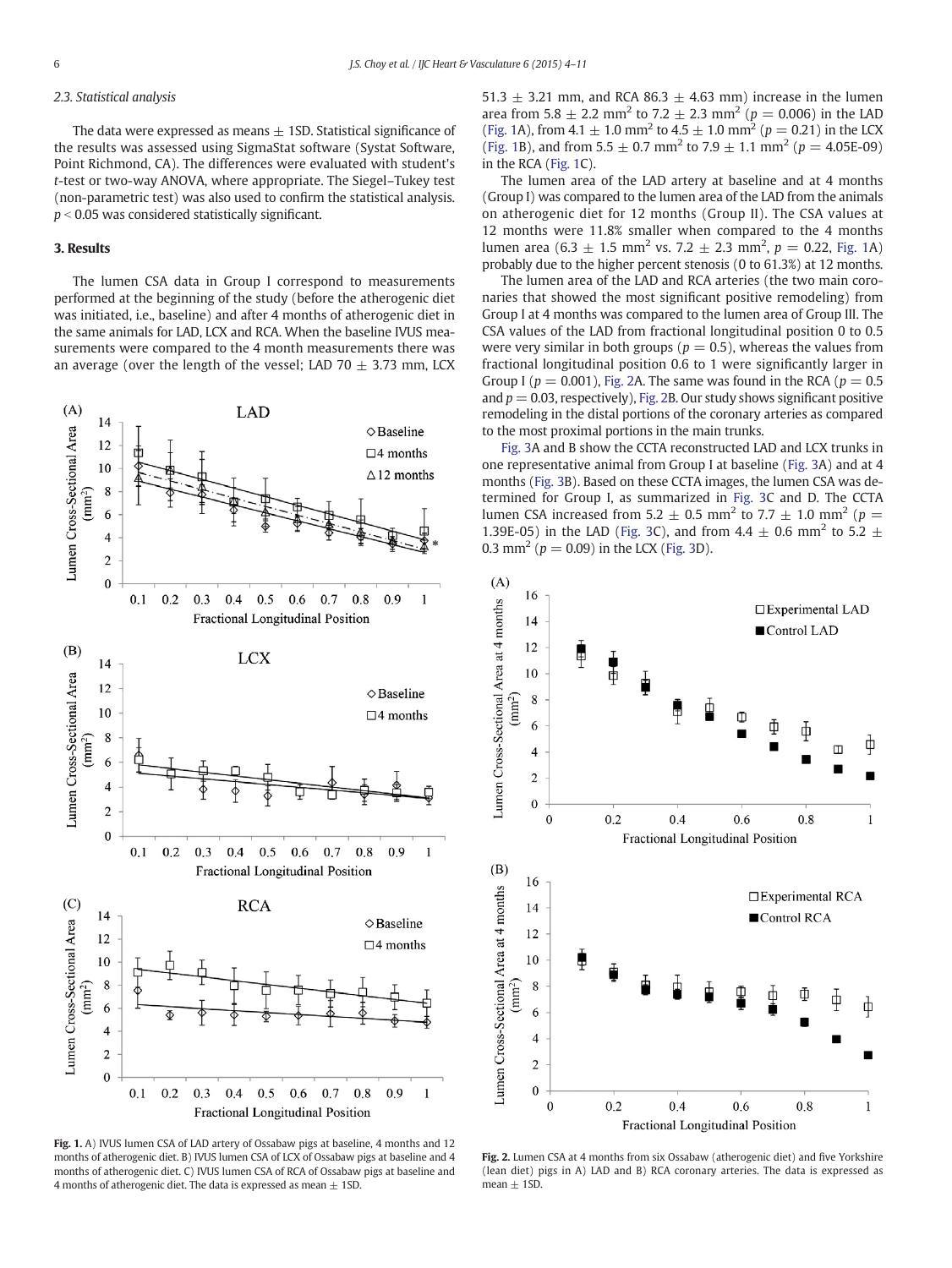

Fig. 3. LAD and LCX trunk reconstruction with center lines from one representative Ossabaw pig from CCTA images at A) baseline and B) 4 months. CCTA lumen CSA from six Ossabaw pigs (Group I) at baseline and 4 months of C) LAD artery and D) LCX artery. The data is expressed as mean  $\pm$  1SD.

A comparison of lumen CSA measurements obtained from IVUS and CCTA showed similar results and trends for both methods  $[p = 0.15$  at baseline (Fig. 4A) and  $p = 0.11$  at 4 months (Fig. 4B) for LAD, and  $p =$ 0.34 at baseline (Fig. 4C) and  $p = 0.06$  at 4 months (Fig. 4D) for LCX]. Hence, CCTA confirmed the IVUS findings of arterial enlargement. Fig. 5 shows the linear regression (Fig. 5A) and Bland–Altman (Fig. 5B) accuracy analysis for the IVUS lumen area vs. the CCTA lumen area. The mean difference between IVUS and CCTA was 0.06  $\pm$ 1.49 mm<sup>2</sup> (accuracy  $p = NS$ ).

The average percent stenosis determined by IVUS in Group I at 4 months was  $2.2\% \pm 0.8\%$  (0 to 3.32%) over the length of the LAD,  $1.6\% \pm 0.9\%$  (0 to 3.51%) for LCX, and  $1\% \pm 0.8\%$  (0 to 1.94%) for RCA, as shown in Fig. 6A. The values were not statistically different in the three arteries. The percent stenosis in Group II at 12 months in the LAD was  $21.3\% \pm 14.2\%$ , ranging from 0% to 61.3% (Fig. 6B). The results from Groups I and II were significantly different,  $p = 0.03$ . FFR values in Group I were within normal ranges at baseline (0.91  $\pm$  0.07) and at 4 months (0.93  $\pm$  0.05),  $p = 0.71$ , Fig. 6C.

To demonstrate the positive remodeling, we plotted the lumen area versus the percent stenosis at 12 months (Fig. 7). There was no significant relation between lumen CSA and percent stenosis below and above 35% stenosis (r values were 0.09 and 0.12, respectively), which confirms positive arterial remodeling.

#### 4. Discussion

The major finding of this study was that Ossabaw pigs fed a high fat atherogenic diet developed diffuse coronary artery disease (DCAD) over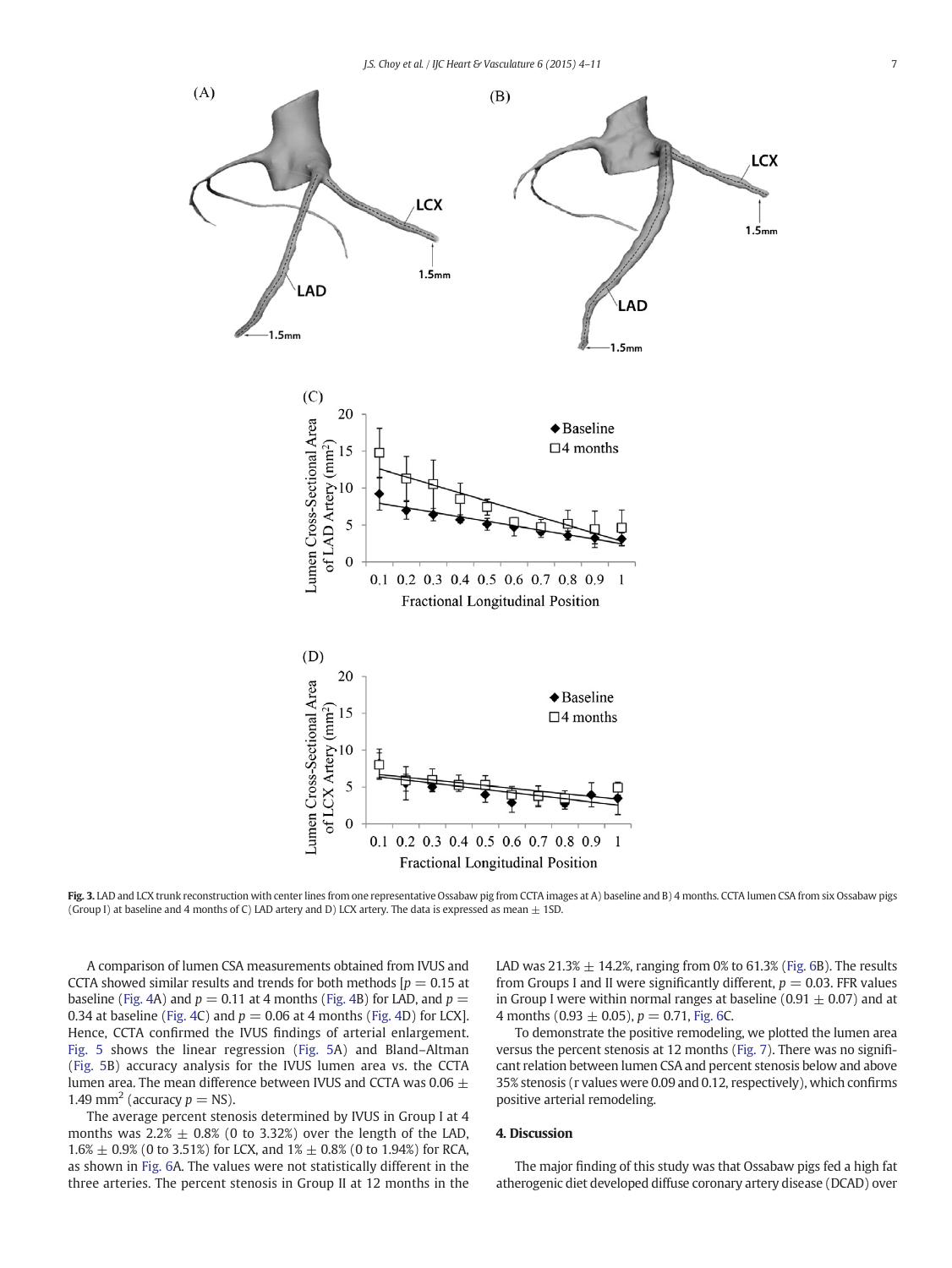

Fig. 4. Comparison of IVUS and CCTA measurements of LAD artery CSA at A) baseline and B) 4 months. Comparison of IVUS and CCTA measurements of LCX artery at C) baseline and D) 4 months. The data is expressed as mean  $\pm$  1SD.

time, and arterial positive remodeling (paradoxical increase in lumen area) during the early stages of the disease. Furthermore, after 12 months on atherogenic diet, a decrease in lumen CSA was observed, but it was still greater than that observed at baseline (Fig. 1A). Several studies [1–8] have shown arterial positive remodeling in the presence of focal disease but to our knowledge, this is the first report of a compensatory enlargement of the coronary arteries in a metabolic syndrome animal model with DCAD during the early stages of the disease.

The Ossabaw swine develop metabolic syndrome when fed an excess calorie atherogenic diet over several months [19]. All the pathological aspects of the animals' metabolic syndrome (hypertension, dyslipidemia, glucose intolerance, endothelial dysfunction, steatohepatitis, as well as atherosclerosis in the coronary vasculature) have been extensively described by several investigators [15,19,22,23]. Furthermore, the Ossabaw swine model of metabolic syndrome also develops mature, clinically significant atheroma with lipid cores, foam cells, proliferating smooth muscle cells, and small foci of calcification [15,24,25].

Positive remodeling is the mechanism by which the lumen CSA of arteries is preserved despite the development of atherosclerotic disease. The phenomenon was first described in human histopathologic specimens 25 years ago by Glagov and colleagues [2]. The investigators also reported that arterial enlargement occurred in relation to plaque burden (33.3%, mean) and that lumen stenosis was not present until the plaque occupied 40% of the lumen CSA [2]. Further accumulation of plaque resulted in decrease of lumen area. Since then, several studies have demonstrated the "Glagov phenomenon" in coronary arteries [1, 3] and peripheral arteries [8] of patients undergoing IVUS [1,3,8] or CCTA [6]. It has been suggested [26] that the increase in lumen CSA is largely compensatory; i.e., an adaptation to thickness of the intima to preserve vessel function.

Arterial vessels enlarge in response to a number of factors like body weight or heart size [26], age [27], and blood flow [28,29]. The mechanisms by which coronary arteries increase their lumen size in the presence of atherosclerosis remain unclear. Arterial enlargement may develop as a result of intimal plaque causing involution of the media with outward bulging of the lesion [29]. Bond et al. [30] observed substantial destruction of the tunica media, with dissolution of the internal elastic lamina and loss of smooth muscle cells. Armstrong et al. [26] noted diffuse thickening of the intima and focal atrophy and focal thinning of the media, albeit the total medial mass was not decreased. The degradation of mural connective tissue fibers by enzymes released by plaque cells has also been suggested as a contributing factor [2]. de Groot and Veldhuizen [31] have suggested the existence of a diffuse complex of changes that start with a gradual enlargement of the vessel followed by narrowing, with associated changes in the intima, media and adventitia.

Wall shear stress (WSS) can be estimated by Poiseuille's law, which states that shear stress is proportional to flow viscosity and inversely proportional to the third power of the internal radius [32]. Arterial lumen enlargement has been shown to occur in response to long-term increase in flow velocity and to continue until a normal level of WSS is restored [32,33]. The narrowing of the lumen caused by intimal hyperplasia or plaque deposition tends to increase flow velocity and WSS, which stimulates endothelial-dependent arterial dilation. Since flow did not change in our study and the lesions were fairly minor  $\left( < 5\% \right)$  stenosis and normal FFR), the shear stress effect was likely not important in this study.

It has also been demonstrated [34] that a decrease in blood viscosity at a constant flow rate leads to arterial narrowing, whereas an increase in blood viscosity causes arterial enlargement. Although we did not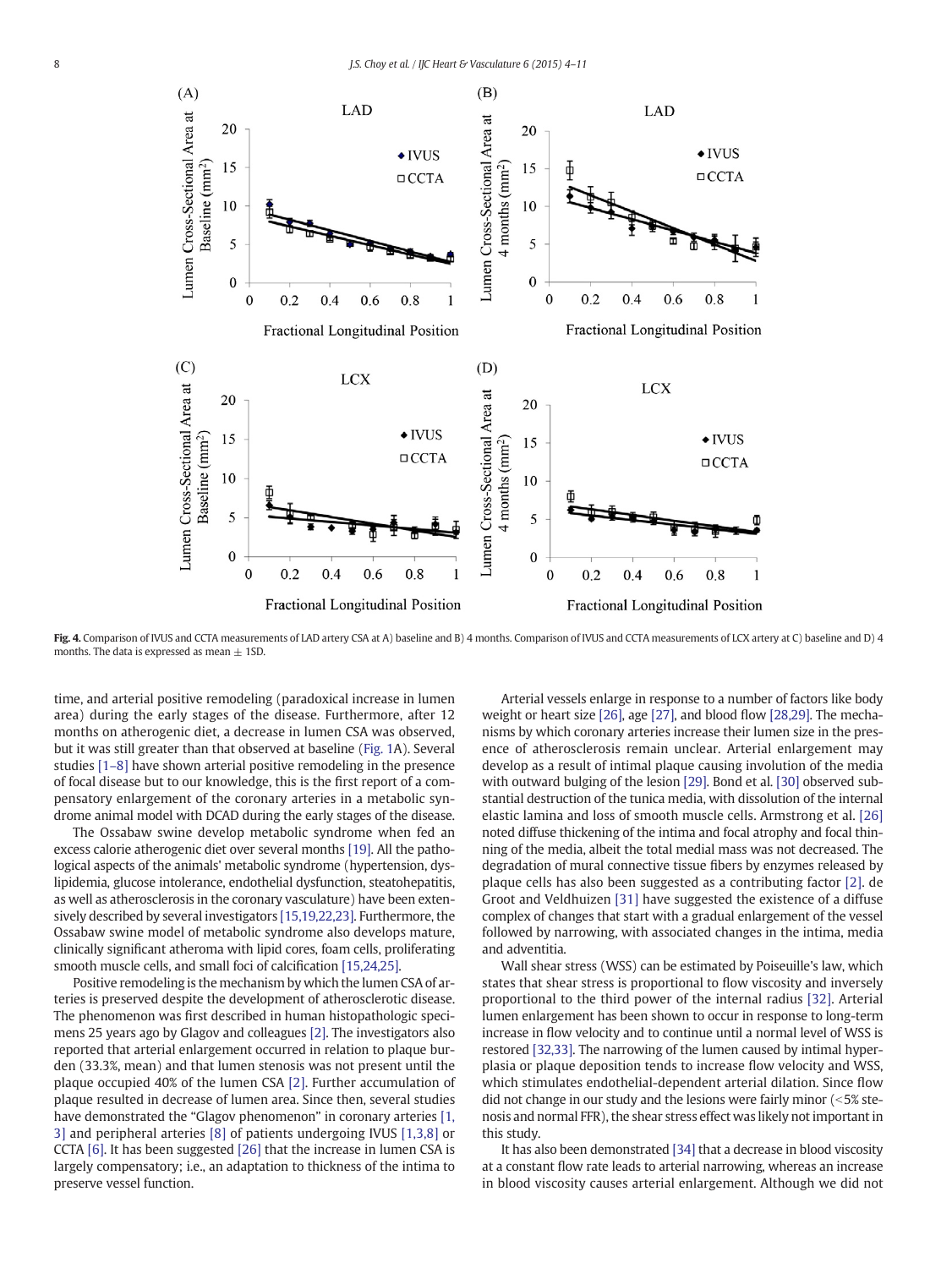

**Fig. 5.** A) Linear regression analysis between IVUS lumen area and CCTA lumen area;  $R^2 =$ 0.68. B) Bland–Altman accuracy analysis between both imaging modalities; mean of difference =  $0.06$  mm<sup>2</sup>,  $+2SD = 2.97$  mm<sup>2</sup>,  $-2SD = 2.85$  mm<sup>2</sup>.

measure blood viscosity in this study, it is well known that viscosity is increased in animals fed with an atherogenic diet [35] and in hypercholesterolemic patients [36]. The increase in blood viscosity previously reported varies from 0.8% to 8.2% [37–39]. In hemodynamic studies of early atherosclerotic changes [26], vascular resistance was found to be increased in the resting state and also during maximal vasodilation. The greater viscosity of hypercholesterolemic blood may contribute to this finding, since lumen area is maintained or even increased. If we assume a 10% increase in blood viscosity in these animals, then a 3% increase in diameter would be expected to maintain uniform shear stress. Clearly, the increase in lumen CSA found in this study (mean of 25%) cannot be explained by the increase in viscosity, and hence, WSS.

In longitudinal animal studies, the enlargement of coronary arteries can be attributed to animal growth and differences in body weight. Atherosclerotic progression and regression experiments [26,30], however, have demonstrated that animals fed an atherogenic diet had much larger coronary arteries as compared to control groups, suggesting that in growing animals, atherosclerosis results in increased arterial size. The mean heart weights in our study were 183 g and 228 g at baseline and at 4 months, respectively. Given that CSA is proportional to  $M^{2/3}$  [40], an approximately 15.7% increase in CSA would be expected. Hence, the greater lumen CSA found in this study cannot be attributed to animal and heart growth alone. Finally, diabetes mellitus, race, and sex



Fig. 6. A) Percent stenosis of LAD, LCX and RCA at 4 months of atherogenic diet (Group I). B) Percent stenosis of LAD artery at 4 (Group I) and 12 months (Group II) of atherogenic diet. C) FFR at baseline and at 4 months (Group I). The data is expressed as mean  $\pm$  1SD.

are also minor determinants of artery size, while hypertension and cigarette smoking seems to have no independent influence on vessel size [29].

The differential degree of lumen remodeling in the three major coronary arteries is interesting. The IVUS studies suggest a greater increase in lumen CSA in the order of  $RCA > LAD > LCX$ . This was supported by the CT images, which suggest LAD > LCX. This may depend on the degree to which the vessel is supported by surrounding myocardium. The RCA tends to be most superficial and transverses along the base without penetrating into the myocardium, unlike the LAD and LCX. Hence, the RCA may be less restricted to expand radially due to the lack of myocardial restraint. The effect of surrounding tissue has clearly been shown to affect remodeling of vessels during pressure-overload [41].

Finally, positive coronary arterial remodeling has also been associated with stent malapposition after drug-eluting stent implantation [42]. Several studies have reported that positive remodeling was the main cause of late-acquired incomplete apposition, which was also associated with late and very late stent thrombosis [43–45].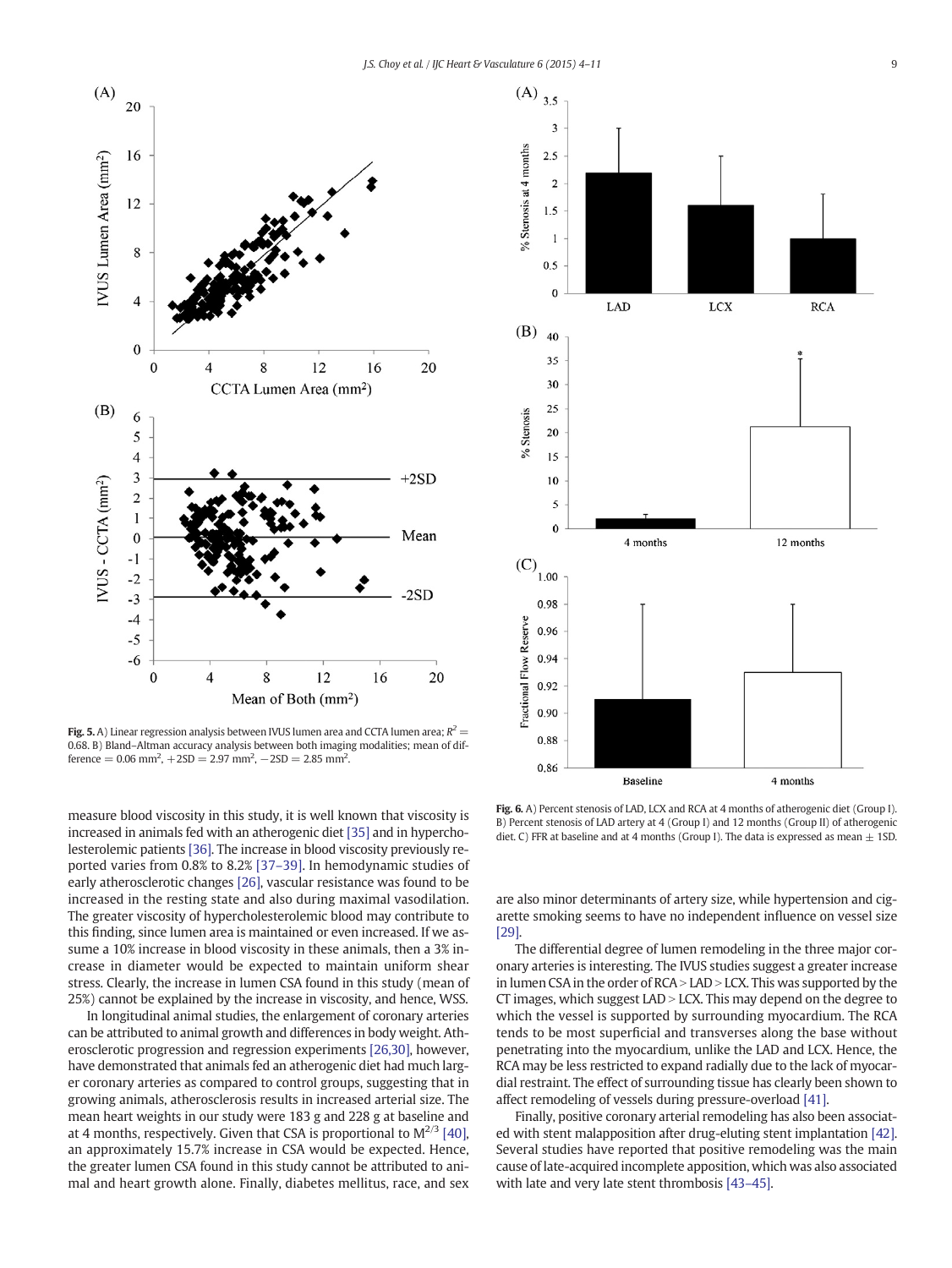

Fig. 7. Lumen area versus percent stenosis from seven Ossabaw pigs (Group II) after 12 months of atherogenic diet.

In conclusion, progression of coronary artery disease is typically associated with a compensatory enlargement of the vessel crosssectional area, which results in paradoxical lumen expansion, at the earlier stages of atherosclerosis. The confirmation of the Glagov phenomenon in the Ossabaw animal model will lend to studies that may yield important new insights for the diagnosis, prevention and treatment of ischemic heart disease, especially for patients with metabolic syndrome, in whom there is a strong association with plaque vulnerability [46].

#### 4.1. Study limitations

This study was designed to evaluate the remodeling process induced by the atherogenic diet up to 8 months. Unfortunately, animals developed cardiac arrest during CCTA imaging at 8 months, precluding us from obtaining additional longitudinal data beyond 4 months. Ossabaw pigs on an atherogenic diet are well known to be more susceptible to myocardial infarction as compared to domestic pigs. Hence, we considered a separate group of Ossabaw at 12 months. Although the measurements at 12 months were made in a different group of animals, their weights were similar at the beginning of the study, and both groups were fed the same atherogenic diet. Furthermore, two independent investigators analyzed the baseline and 4 months and the 12 months data, respectively.

Body weight-matched Yorkshire domestic pigs were used as the control group because Ossabaw miniature pigs do not grow or gain body weight when they are fed a lean diet. Compared with the lean domestic Yorkshire pig, the lean Ossabaw grows more slowly and has less muscle mass. The Yorkshire pigs have greater cellularity and cell size in the skeletal muscle. Subcutaneous fat thickness is at least twofold greater in obese Ossabaw pigs than in Yorkshire. Ossabaw obese pigs are not hyperglycemic or hyperinsulinemic relative to the lean Yorkshire but they do have reduced glucose tolerance and lower plasma growth hormone [47]. Despite the use of different species in this study, the differences in coronary anatomy are not expected to be significant and the positive remodeling in the distal coronary arteries (3–4 cm distal of main branch) is apparent (Fig. 2).

IVUS and CCTA imaging are limited by difficulties in matching single CSA at different time points. Although every effort was made to match the sites at baseline and at 4 months, matching may be imperfect at some points.We used the arterial branches as reference points, and normalized the data according to fractional longitudinal position for both methods. Finally, this atherosclerosis progression study only evaluated the atherosclerotic changes in coronary arteries for a relatively short period of time.

Although some studies using multislice CT angiography have failed to provide positive results in the primary prevention settings, new advances in imaging technology and computational sciences may allow the development of patient-specific models of coronary artery disease to accurately predict and prevent future cardiac events.

#### 4.2. Significance

This is the first atherosclerosis progression study to demonstrate enlargement of the coronary arteries in a metabolic syndrome animal model with diffuse disease. Positive remodeling may represent an early marker of disease and an indication of future adverse events especially in patients with metabolic syndrome. Subjects with metabolic syndrome usually have multivessel involvement, more positive remodeling, and non-calcified plaques than those without metabolic syndrome. Positive remodeling in the early stages of coronary atherosclerosis often results in plaque rupture and acute events due to the higher lipid content and macrophage count in these plaques [48], thus requiring an accurate diagnosis. A better understanding of these findings should provide direction for the development of new algorithms to improve detection and management of coronary artery disease.

#### Conflict of interest

The authors report no relationships that could be construed as a conflict of interest.

#### Acknowledgments

We wish to thank Leon Carter, James Byrd, Mouhamad Alloosh, and Huisi Ai for their excellent technical expertise. This research was supported in part by the National Institute of Health — National Heart, Lung and Blood Institute Grant R01 HL092048.

#### References

- [1] Ge J, Erbel R, Zamorano J, Koch L, Kearney P, Görge G, et al. Coronary artery remodeling in atherosclerotic disease: an intravascular ultrasonic study in vivo. Coron Artery Dis 1993;4(11):981–6.
- [2] Glagov S, Weisenberg E, Zarins CK, Stankunavicius R, Kolettis GJ. Compensatory enlargement of human atherosclerotic coronary arteries. N Engl J Med 1987;316(22): 1371–5.
- [3] Hermiller JB, Tenaglia AN, Kisslo KB, Phillips HR, Bashore TM, Stack RS, et al. In vivo validation of compensatory enlargement of atherosclerotic coronary arteries. Am J Cardiol 1993;71(8):665-8.
- McPherson DD, Sirna SJ, Hiratzka LF, Thorpe L, Armstrong ML, Marcus ML, et al. Coronary arterial remodeling studied by high-frequency epicardial echocardiography: an early compensatory mechanism in patients with obstructive coronary atherosclerosis. J Am Coll Cardiol 1991;17(1):79–86.
- [5] Nissen SE, Gurley JC, Grines CL, Booth DC, McClure R, Berk M, et al. Intravascular ultrasound assessment of lumen size and wall morphology in normal subjects and patients with coronary artery disease. Circulation 1991;84(3):1087–99.
- [6] Rinehart S, Qian Z, Vazquez G, Joshi PH, Kirkland B, Bhatt K, et al. Demonstration of the Glagov phenomenon in vivo by CT coronary angiography in subjects with elevated Framingham risk. Int J Cardiovasc Imaging 2012;28(6):1589–99.
- [7] Tobis JM, Mallery J, Mahon D, Lehmann K, Zalesky P, Griffith J, et al. Intravascular ultrasound imaging of human coronary arteries in vivo. Analysis of tissue characterizations with comparison to in vitro histological specimens. Circulation 1991;83(3): 913–26.
- [8] Losordo DW, Rosenfield K, Kaufman J, Pieczek A, Isner JM. Focal compensatory enlargement of human arteries in response to progressive atherosclerosis. In vivo documentation using intravascular ultrasound. Circulation 1994;89(6):2570–7.
- [9] Asakura T, Karino T. Flow patterns and spatial distribution of atherosclerotic lesions in human coronary arteries. Circ Res 1990;66(4):1045–66.
- [10] Sacks FM, Pasternak RC, Gibson CM, Rosner B, Stone PH. Effect on coronary atherosclerosis of decrease in plasma cholesterol concentrations in normocholesterolaemic patients. Harvard Atherosclerosis Reversibility Project (HARP) Group. Lancet 1994; 344(8931):1182–6.
- [11] Coskun AU, Yeghiazarians Y, Kinlay S, Clark ME, Ilegbusi OJ, Wahle A, et al. Reproducibility of coronary lumen, plaque, and vessel wall reconstruction and of endothelial shear stress measurements in vivo in humans. Catheter Cardiovasc Interv 2003; 60(1):67–78.
- [12] Malek AM, Alper SL, Izumo S. Hemodynamic shear stress and its role in atherosclerosis. JAMA 1999;282(21):2035–42.
- [13] Stone PH, Coskun AU, Kinlay S, Clark ME, Sonka M, Wahle A, et al. Effect of endothelial shear stress on the progression of coronary artery disease, vascular remodeling, and in-stent restenosis in humans: in vivo 6-month follow-up study. Circulation 2003;108(4):438–44.